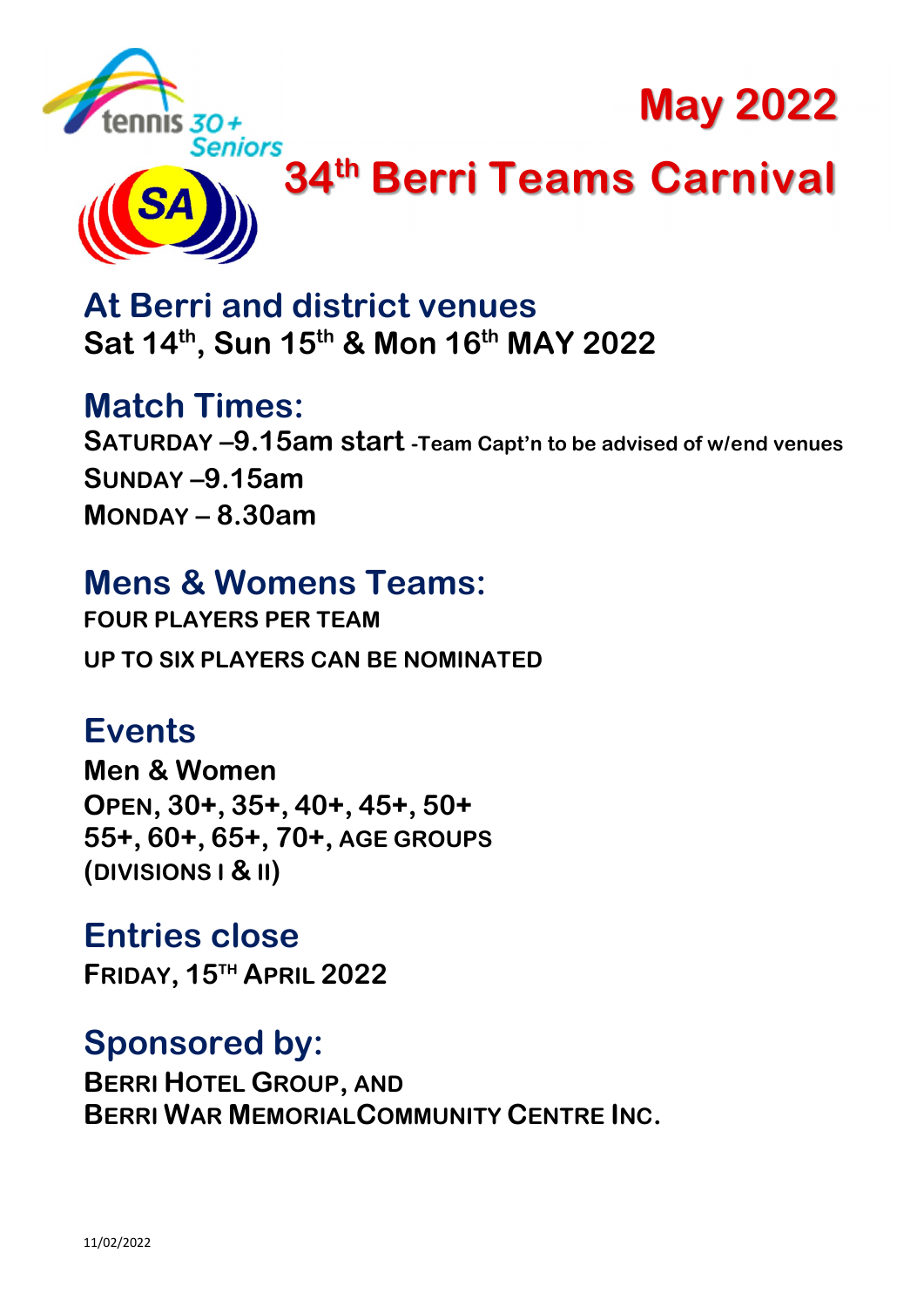## May 2022 Berri Teams Carnival

Riverland (May  $14<sup>th</sup> - 16<sup>th</sup> 2022$ )



## CONDITIONS

- 1. THE CONDITIONS SHALL BE OPEN TO ALL TENNIS SENIORS PLAYERS OVER THE AGE OF 30 YEARS AS AT 31<sup>ST</sup> DECEMBER 2022.
- 2. ALL ENTRANTS MUST BE MEMBERS OF THE TENNIS SENIORS ASSOCIATION OF SOUTH AUSTRALIA OR OF AN INTERSTATE TENNIS SENIORS ASSOCIATION. IF NOT A \$20 REGISTRATION FEE FOR THE WEEKEND WILL APPLY.
- 3. THE TOURNAMENT COMMITTEE SHALL HAVE COMPLETE CONTROL OF THE COMPETITIONS AND MAY VARY THE CONDITIONS AS REQUIRED BY THE CIRCUMSTANCES. ANY DISPUTES SHALL BE DEALT WITH BY THE TOURNAMENT COMMITTEE WHOSE DECISION SHALL BE FINAL.
- 4. THE TOURNAMENT COMMITTEE RESERVES THE RIGHT TO COMBINE AGE GROUPS IF INSUFFICIENT ENTRIES ARE RECEIVED.
- 5. UP TO SIX PLAYERS MAY PLAY IN EACH MATCH, BUT NO PLAYER CAN PLAY IN MORE THAN TWO SETS IN EACH MATCH AND NO PLAYER CAN PLAY WITH THE SAME PLAYER MORE THAN ONCE IN ANY ONE MATCH.
- 6. IF A PLAYER TAKES ILL OR IS INJURED DURING PLAY IN ANY SET AND CANNOT CONTINUE, THEN THAT SET MUST BE FORFEITED TO THE OPPOSING TEAM, BUT A NOMINATED PLAYER FROM THE SAME TEAM MAY PLAY IN ANY SUBSEQUENT SET OR SETS OF THAT PARTICULAR MATCH.
- 7. EACH SATURDAY AND SUNDAY MATCH SHALL CONSIST OF FOUR 9 GAME SETS TIEBREAKER AT 8 ALL. MONDAY MATCHES WILL BE 6 GAME SETS WITH A TIME BREAKER AT 6 ALL. FOUR PAIRINGS OF EACH TEAM TO PLAY ONE SET AGAINST FOUR PAIRINGS IN THE OPPOSING TEAM. ALL FOUR PAIRINGS OF EACH TEAM TO BE WRITTEN ON SCORE SHEET PRIOR TO COMMENCEMENT OF MATCH.
- 8. THE WINNER OF EACH MATCH SHALL BE DECIDED BY THE NUMBER OF SETS WON AND, IF SETS ARE EQUAL, THEN BY THE NUMBER OF GAMES WON. THREE POINTS SHALL BE AWARDED TO THE WINNING TEAM AND ONE POINT TO THE LOSER, PLUS POINT ONE FOR EACH SET WON. TWO POINTS PLUS POINT ONE FOR EACH SET WON, SHALL BE AWARDED TO BOTH TEAMS IN THE EVENT OF A DRAW.
- 9. IN ORDER TO PARTICIPATE IN A FINAL MATCH, A PLAYER MUST HAVE PLAYED IN AT LEAST TWO MATCHES WITH THAT TEAM.
- 10. AT THE CONCLUSION OF EACH MATCH, THE WINNING TEAM CAPTAIN MUST COMPLETE THE MATCH CARD AND DELIVER IT WITH THE BALLS, TO THE MATCH CONTROL POINT.
- 11. COMPETITORS MUST REPORT TO THE MATCH CONTROL POINT READY TO PLAY AT LEAST 20 MINUTES BEFORE THE SCHEDULED STARTING TIME FOR EACH MATCH, IRRESPECTIVE OF WEATHER CONDITIONS.
- 12. REGULATION TENNIS ATTIRE MUST BE WORN BY ALL PLAYERS. USE OF SHOES WITH HEELS OR RIPPLE SOLES IS PROHIBITED.
- 13. TROPHIES WILL BE AWARDED TO WINNING AND RUNNERS-UP TEAMS IN EACH AGE GROUP.
- 14. SHOULD THERE BE ANY UNFINISHED MATCHES THE COMMITTEE RESERVES THE RIGHT TO FINISH THEM UNDER LIGHTS.
- 15. PLEASE NOTE: YOU MAY BE SCHEDULED TO PLAY ON FLEXIPAVE OR SYNTHETIC GRASS COURTS. ALL OTHER MATCHES WILL BE PLAYED ON LAWN COURTS.

#### EVENTS: MEN & WOMEN; DIVISIONS I & II; AGE GROUPS: OPEN, 30+, 35+, 40+, 45+, 50+ 55+, 60+, 65+, 70+

#### ENTRIES CLOSE MONDAY, 15<sup>TH</sup> APRIL 2022

#### ENTRIES

PLEASE PAY BY ELECTRONIC FUND TRANSFER TO THE FOLLOWING BANK ACCOUNT – DETAILS ON ENTRY FORM, USING CAPTAIN'S SURNAME AS REFERENCE. PLEASE EMAIL A SCANNED COPY OF RECEIPT OF PAYMENT. INCLUDE TEAM NAME/S IN THE EMAIL OR MESSAGE

NOTE THAT THERE IS NO REFUND AFTER THE DRAW IS COMPLETED.

ENTRY FORMS - EMAIL TennisSeniorsRiverland@gmail.com (PREFERRED)

#### POSTAL: 30 Hawdon Street, BARMERA SA 5345

ENQUIRIES Todd Charlton | President | 0427 817 823 | toddcharlton1@gmail.com Sue Fox | Secretary | 0438 945 881 | TennisSeniorsRiverland@gmail.com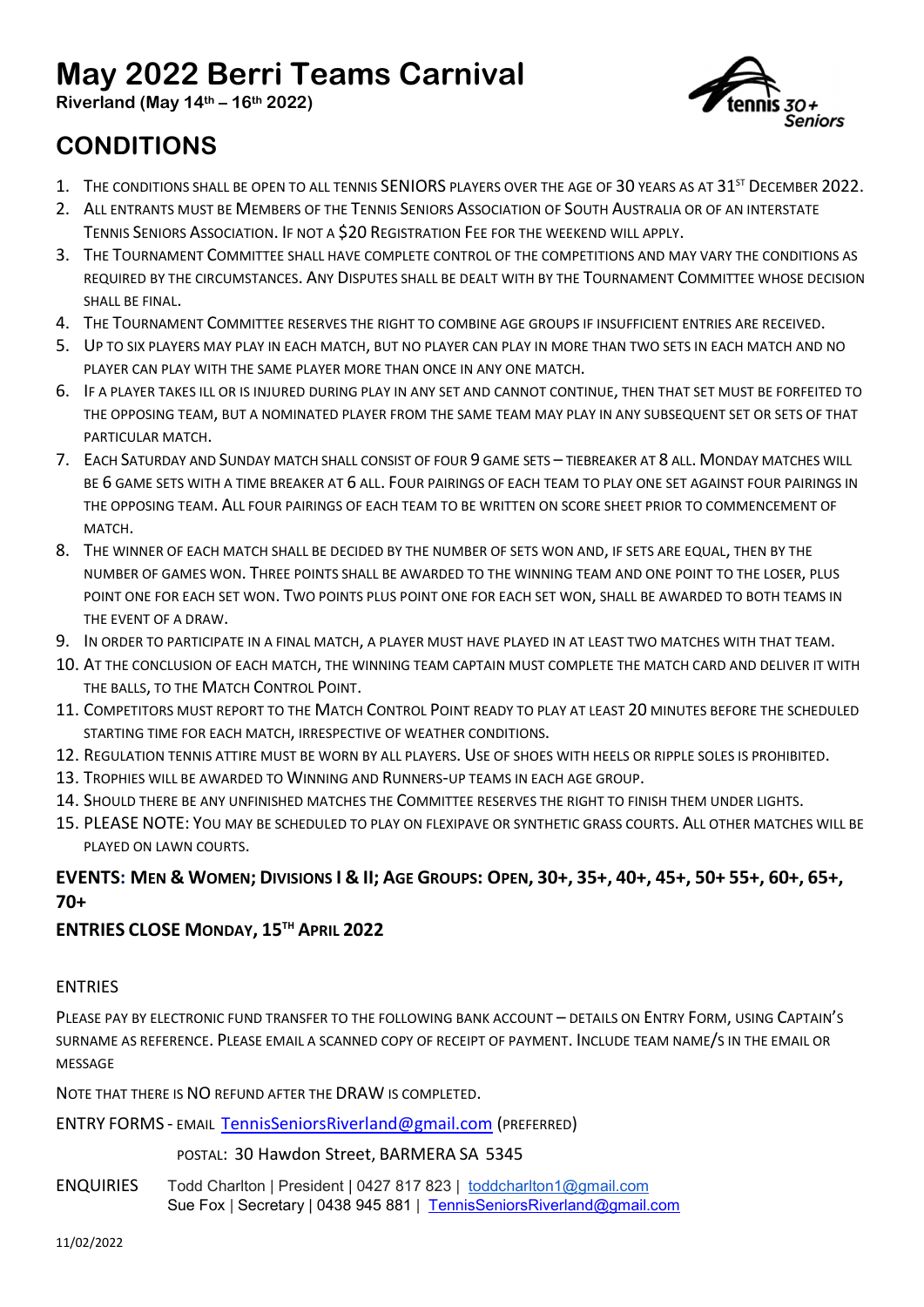## May 2022 Berri Teams Carnival

Riverland (May  $14<sup>th</sup> - 16<sup>th</sup> 2022$ )



### TENNIS ENTRY FORM

| NAME OF TEAM:                                 | MENS $\square$<br><b>WOMENS</b><br>$\mathbf{L}$ |  |  |
|-----------------------------------------------|-------------------------------------------------|--|--|
| <b>PREVIOUS TEAM NAME:</b>                    | AGE GROUP REQUESTED:                            |  |  |
| TEAM'S CAPTAIN:                               | <b>DIVISION REQUESTED:</b>                      |  |  |
| ADDRESS:                                      | MOBILE/PHONE:                                   |  |  |
|                                               | EMAIL:                                          |  |  |
| NAME OF PERSON MAKING PAYMENT IF NOT CAPTAIN: |                                                 |  |  |

#### PLAYERS' NAMES (BLOCK LETTERS) IN ORDER OF MERIT PLEASE

| <b>GIVEN NAME</b> | <b>SURNAME</b> | MOBILE / EMAIL | <b>DATE OF</b><br><b>BIRTH</b> | <b>NAME OF TENNIS</b><br>SENIORS CLUB* | <b>REGISTRATION</b><br>FEE $*$<br>(IF APPLICABLE)<br>\$20 OR N/A |
|-------------------|----------------|----------------|--------------------------------|----------------------------------------|------------------------------------------------------------------|
| 1.                |                |                |                                |                                        |                                                                  |
| 2.                |                |                |                                |                                        |                                                                  |
| 3.                |                |                |                                |                                        |                                                                  |
| 4.                |                |                |                                |                                        |                                                                  |
| 5.                |                |                |                                |                                        |                                                                  |
| 6.                |                |                |                                |                                        |                                                                  |

\* NOTE: SENIORS CLUB MEANS EITHER: INTERSTATE, TSSA 'CITY', RIVERLAND, SOUTH EAST, NORTHERN AREAS, MURRAY BRIDGE & DISTRICTS. NON-MEMBERS (INCLUDING NON-FINANCIAL MEMBERS) OF A TENNIS SENIORS CLUB MUST INCLUDE A \$20.00 REGISTRATION FEE.

NB: UP TO 6 PLAYERS MAY PLAY IN EACH MATCH. REFER TO RULES 5 AND 6 RE EMERGENCIES.

CAPTAIN:  $\Box$  (Tick to certify that the above players are eligible by age for the group requested)

#### NOTE: TEAM ENTRIES WITHOUT FEES AND REGISTRATION FEES (WHERE APPLICABLE) WILL NOT BE INCLUDED IN THE DRAW.

| <b>TFAM FFF</b> | \$150 | PAYMENT DETAILS FOR ELECTRONIC FUNDS TRANSFER |  |
|-----------------|-------|-----------------------------------------------|--|
|                 |       | BSB: 105 052                                  |  |
|                 |       | ACCT No: 211 922 740                          |  |
|                 |       | <b>ACCT NAME: TENNIS SENIORS RIVERLAND</b>    |  |
|                 |       | REFERENCE: CAPTAIN'S SURNAME                  |  |
|                 |       |                                               |  |